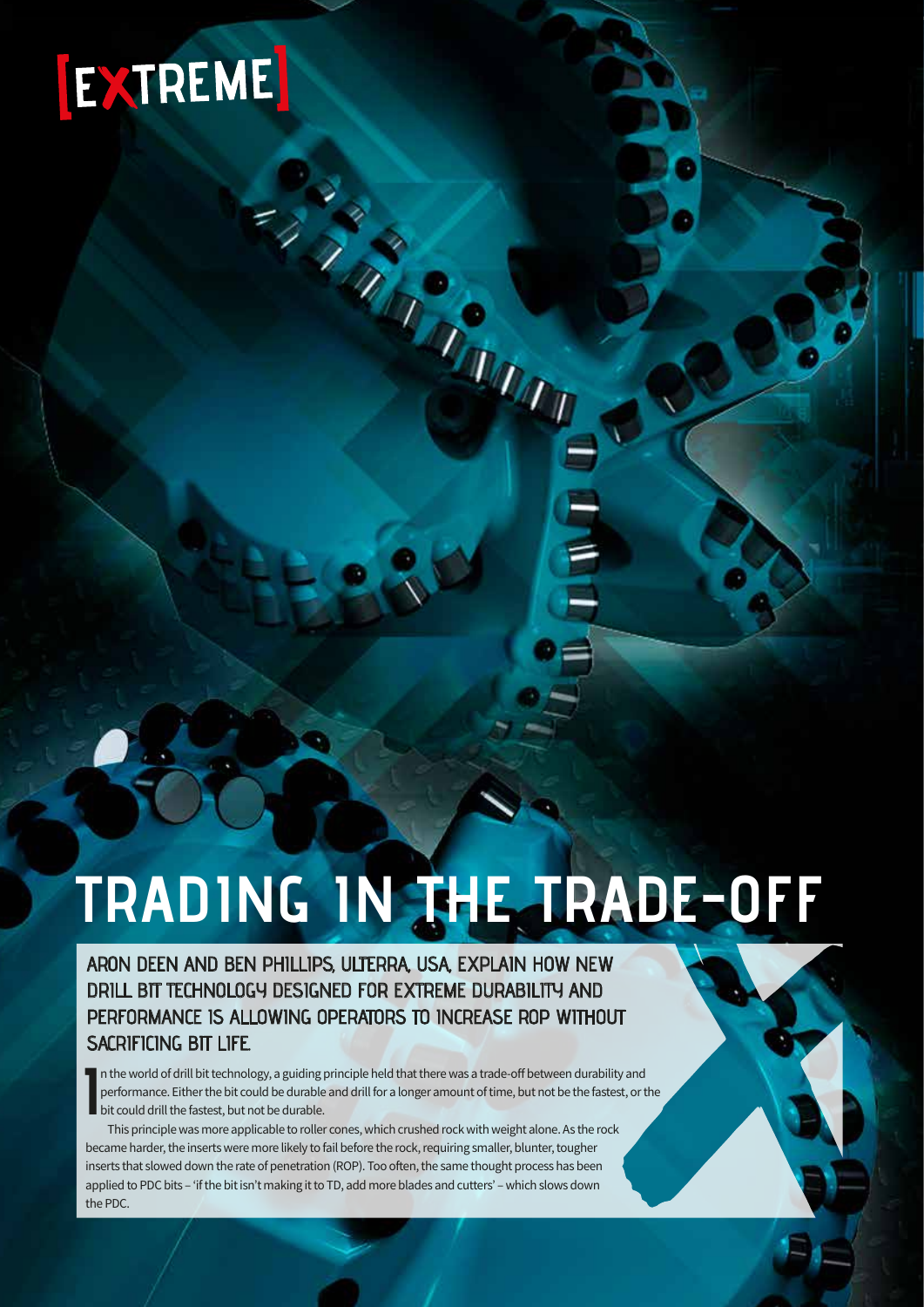### **[EXTREME]**

If this approach assumes the cutters are the weakest link, even the addition of reengineered cutters may not ensure durability and performance because there is a new drilling system dynamic in play. Operators are applying substantially higher torque and weight on bit (WOB) to decrease drilling days and the cost per foot. The extreme force is putting extra strain on the drilling system, including PDC bits that can experience catastrophic failure if not engineered holistically for this new situation.

**NAME OF BRIDE** 

In order to meet this challenge, Ulterra launched a rigorous, 18 month research and development initiative to develop a solution. The Ulterra® XP™ PDC bit – synonymous with tougher drilling, faster ROP and reduced trips to reach TD in less time with excellent hole quality – succeeds in durability and performance (Figure 1).

#### RECORDING HIGHER TORQUE AND WOB

As recently as three years ago, a positive displacement motor averaged a maximum torque from 4000 - 6500 ft/lb. Today, in the Permian Basin, operators are asking for a maximum torque up to five times greater at 20 000 ft/lb.

Ulterra regularly receives enquiries from consultants and drilling engineers who say that they are already running over the specified torque and weight maximum, but want to know if they can go higher because they know the bits can handle the additional energy.

This trend is not isolated to the Permian. In the Mid-Continent's South Central Oklahoma Oil Province (SCOOP) and Sooner Trend Anadarko Basin Canadian and Kingfisher (STACK), WOB has increased to 100 000 lb or more than three to six times the typical 15 000 - 30 000 lb.

With such punishing power, operators are paying for failing motors, cracking transmissions and blown-out power sections. Other catastrophic failures, such as broken blades on PDC bits, have occurred at a greater rate as old-school bit designs are subjected to new-age power. The demand to get to TD rapidly is putting a strain on the drillstring and the drill bit, as greater ROP is necessary to get through transition zones in the least number of days to lower the cost per foot drilled.

#### UNDERSTANDING THE HIGHER FORCES

Because operators agree this new dynamic is not changing anytime soon, the Ulterra R&D team set a high-level, urgent priority early in 2016. The goal was to engineer a new PDC for unforgiving drilling conditions. This project was not about finding the weakest link. Everything was open for review and rework. A new PDC bit design, which would ensure this part of the drillstring is not an operator's limiting factor, was underway.

The R&D team's holistic approach looked at the bit from the connection to the cutters, which would have to be more robust, resilient, and reliable. The cutters had to absorb and survive the increased drilling system energy. The cutting structure would be included. But, none of that would matter if the body and its blades could not consistently withstand and convey that energy to the cutting structure. The R&D team also had to examine the material science, in addition to the manufacturing and repair process.

In other words, the team had to ensure every link in the PDC drill bit design, manufacturing and repair chain was strong. One weak link, and the project would be sent back to the drawing board.

Each of the improvements were independently tested and retested in real world drilling environments. What was learnt through this process made the XP product line possible and, as an important added bonus, raised the bar of reliability on the other bits now designed and built by the company.



*Figure 1. The XP PDC bit is designed to provide enhanced durability and performance and enable operators to drill with extreme power for extreme penetration rate with fewer trips.*



*Figure 2. Results from tests in real world and lab environments show that XP cutters can take greater force with less cutter damage compared to previous generations.*



*Figure 3. CounterForce® technology redirects lateral forces from the bottomhole assembly into the formation, failing and removing the rock more efficiently.*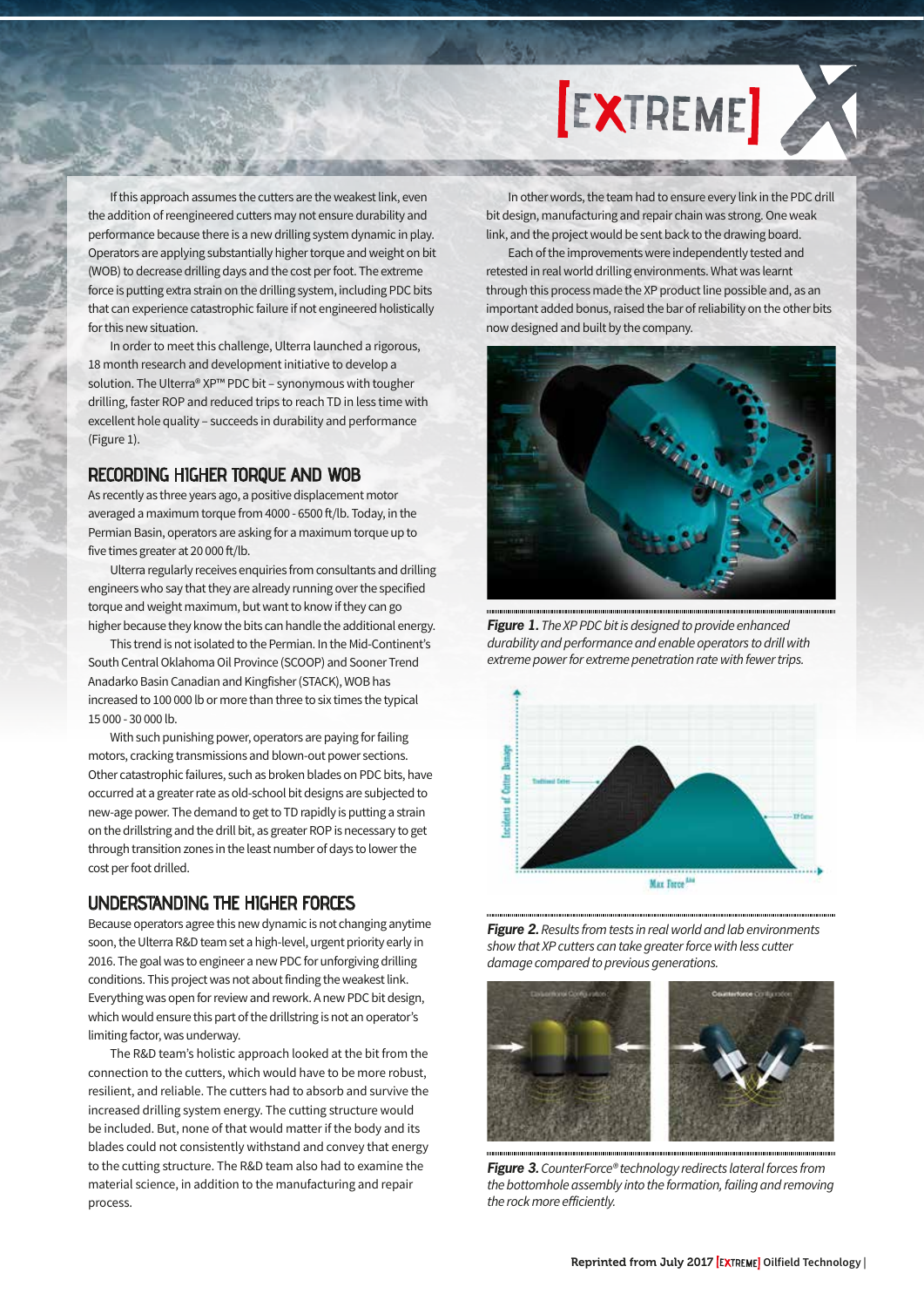

#### ENGINEERING DURABILITY AND PERFORMANCE

In this holistic project, the R&D team looked at four element groups: the cutters; the cutting structure; the bit body; and the material science, manufacturing and repair.

First, the new cutters. PDC cutters fail the rock to make the hole and drill the well. The Ulterra team analysed the location and purpose of each cutter. The team worked iteratively with all of the major PDC cutter manufacturers for this XP product line, resulting in cutters specifically tailored to withstand the most extreme downhole forces.

In these applications, cutters fail in some unique ways. The company iterated through dozens of variations of cutter improvements to find the optimal solution for high energy drilling (Figure 2).

Second, the new cutting structure. Considering how the entire bit engages with the wellbore, the R&D team gave special consideration to a commonly overlooked detail: the gauge cutting structure and pad. Under extreme loading, a sharp edge on the gauge can clip the borehole wall, which can aggravate the stem into whirl and stick-slip. These excited states of vibration are the leading causes of bit and tool damage. A new tapered rake angle added to the entire leading edge of the gauge structure prevents whirl and stick-slip.

Secondary cutting elements, including depth-of-cut and load limiters, were also fortified with supporting geometry. R&D also decided to include the company's CounterForce™ technology, which redirects lateral impact from the bottomhole assembly into the formation, failing and removing the rock more efficiently (Figure 3). The patented cutter angle arrangement produces a reliable bit that slices the formation and remains sharper longer with a higher penetration rate while reducing trips.

Third, the new body, including the blades and the blades' geometry, which are some of the most critical characteristics of a PDC bit because the blades hold the cutters in place. The team researched a new PDC body paradigm using finite element analysis. Now, the six blades grow out of the body instead of the typical way blades have been designed onto the body separately.

This principle also led to anchoring the secondary blades to the body centre with every single blade is connected to the others, effectively doubling the blade strength while enhancing the cutting structure (Figure 4). Making educated trade-offs in relocating strong



*Figure 4. The blades grow out of the bit body, a new design paradigm that doubles the blade strength while enhancing the* 

body geometry and void volumes for fluid led to a more aggressive, tapered junk slot that improves cutting evacuation efficiency.

Fourth, the material science, manufacturing, and repair. Materials are all too easily overlooked, but can make a world of difference. Toughness, hardness and strength are all important, and a whole new series of materials was literally put under the microscope to achieve an optimal balance. Since the US land drilling industry is a PDC bit rental market, a critical reliability factor is determined by how these bits are treated through multiple repairs. Ulterra, which includes servicing PDC bits in the scope of its API Q1 certified quality management system, has taken extra steps to ensure every bit meets the same high bar for quality.

"While these new bits are visibly different not every improvement can be seen," said Beau St. Pierre who led much of the R&D effort. "We did a lot of research and testing with materials, hot-work processes, and threaded connections that certainly improve the bit."

#### PROVING UP THE DESIGN

Operators are succeeding in difficult applications in the Delaware Basin, for example, with this new PDC. A Delaware Basin vertical interval is one of the harshest vertical intervals in the Permian Basin, and one of the toughest to drill in the US. Hard rock with ratty transitions tends to break almost everything that goes into the hole. The typical goal of every operator working in this interval, regardless of hole size, target formation and tools, is to make as much footage as fast as possible. Operators are running harder and harder on downhole tools and equipment to find the breaking point. One operator, working in the northern part of the basin and making a bigger push than most others, chose the XP 8 ¾ in. PDC to achieve its goals. The operator achieved company record-setting footage and ROP by drilling more than 9400 ft in 61 hr at an average ROP of 137 ft/hr.

The Midland Basin's 12 ¼ in. interval is one of the toughest. Operators' PDC selection requirements vary greatly: some need only to drill a couple of thousand feet at a fast ROP while others need a PDC to withstand west Texas transition zones for nearly 7000 ft. One operator in the southern Midland Basin decided to make an interval as fast as possible by challenging the upper limits of weight on bit. The operator, who chose the XP 12 ¼ in. PDC, beat a previous company record set with another Ulterra PDC bit by drilling 7315 ft in 35 hr for an ROP of 209 ft/hr. The operator, who has gone on to set multiple company ROP records with this new PDC, continues to push the limits past anything peers are doing. This line of PDCs is now the operator's go-to choice to meet these demands.

#### SUMMARY

The XP PDC bit is an effective answer to new drilling programmes with significantly higher torque and WOB, one of the most important oilfield trends. The R&D team's holistic approach to inventing this technology has produced a solution that disperses these increased forces into the formation to prevent catastrophic bit failure. The technology's durability and performance make it suitable for the roughest drilling applications, including the harsh rock of the Permian Basin. X **cutting structure.**<br> **Permian Basin. X**<br> **Permian Basin. X**